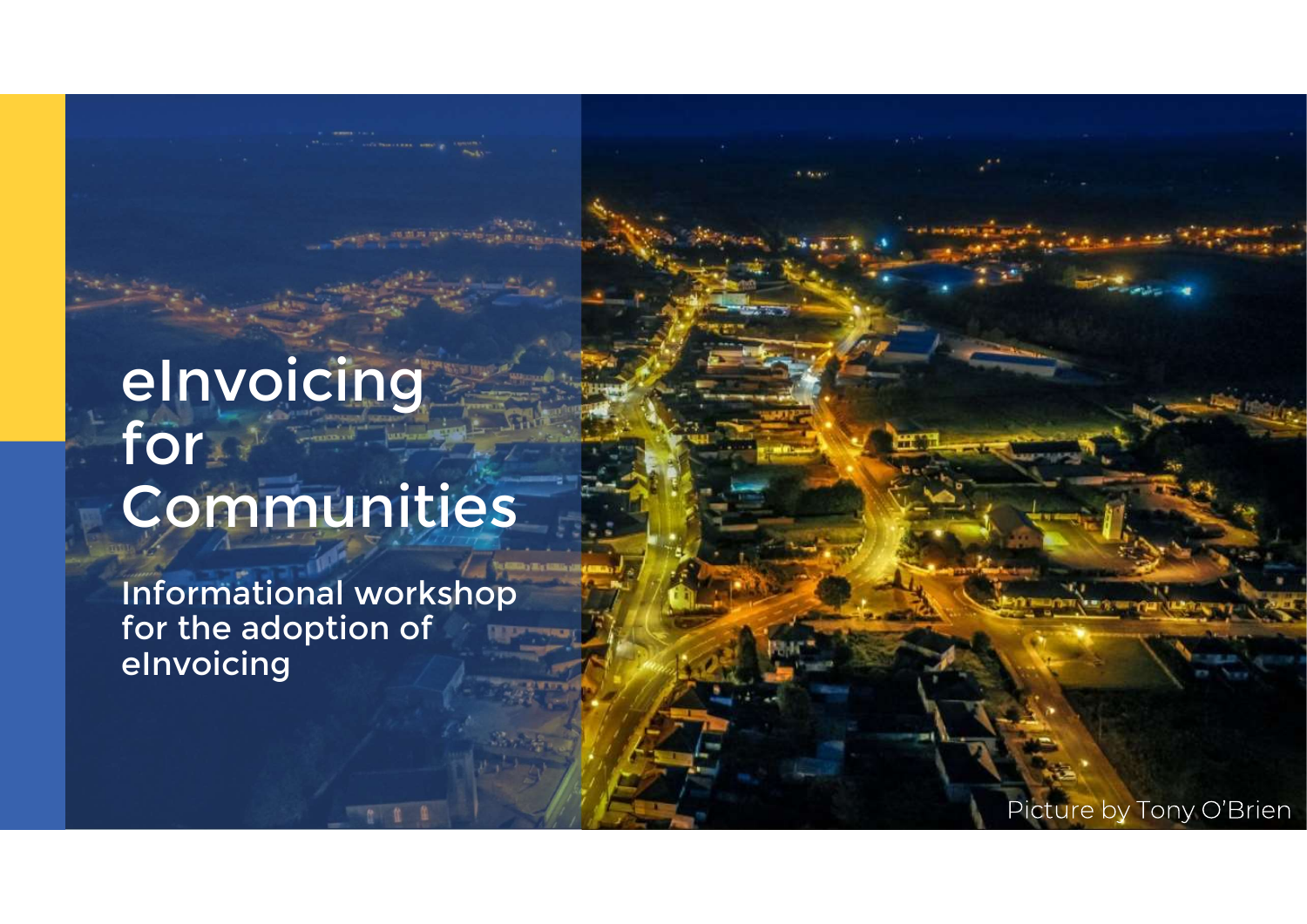### What is an eInvoice?

| $\lnot$ Digital replacement for |  |
|---------------------------------|--|
| $\Box$ traditional invoicing    |  |

Issued, transmitted and received in a structured data format

Allows for automatic and electronic processing as defined in Directive 2014/55/EU

Compliant with EN 16931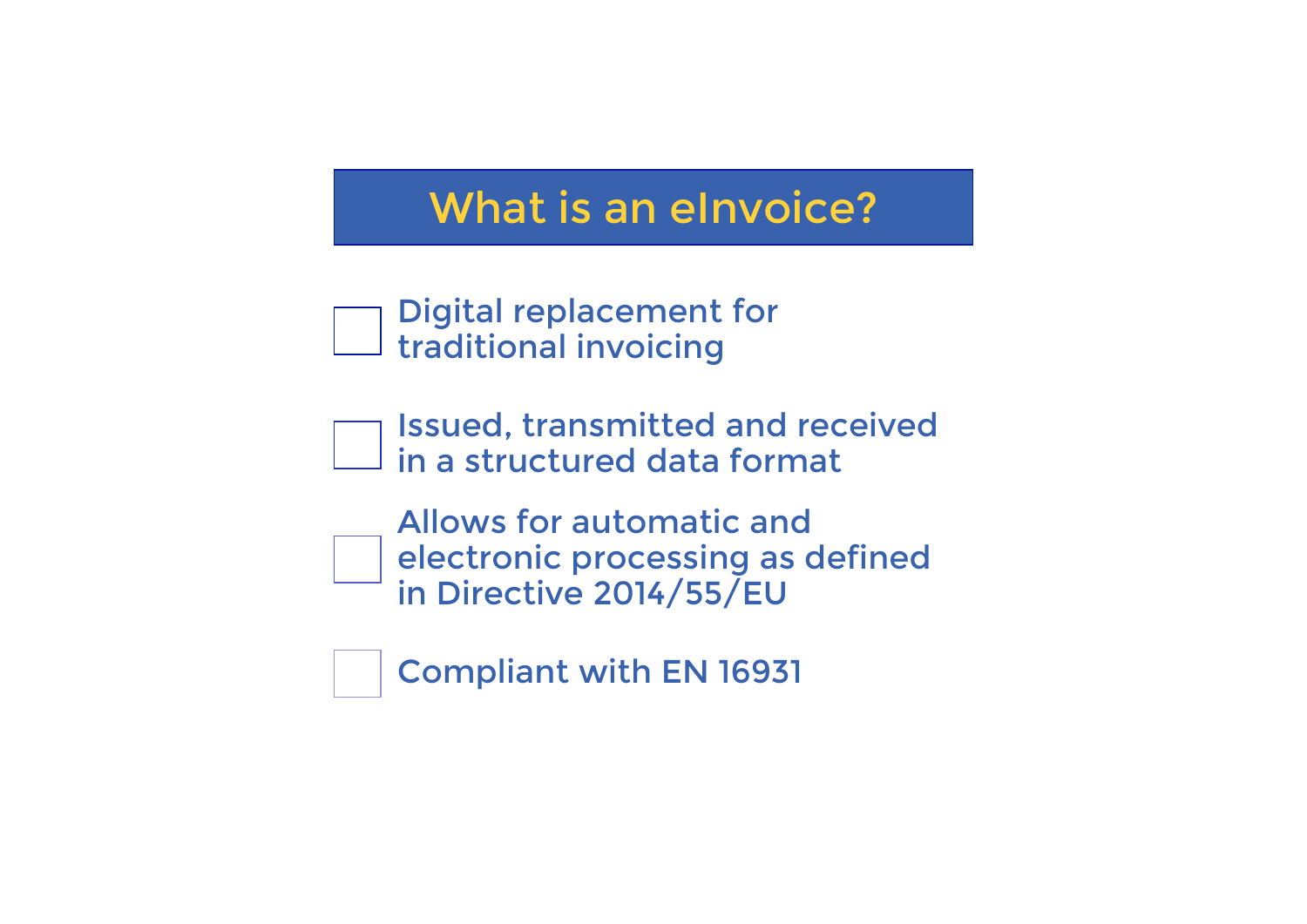

A visualised, human-readable version of the eInvoice may be created but it is not considered part of the invoice itself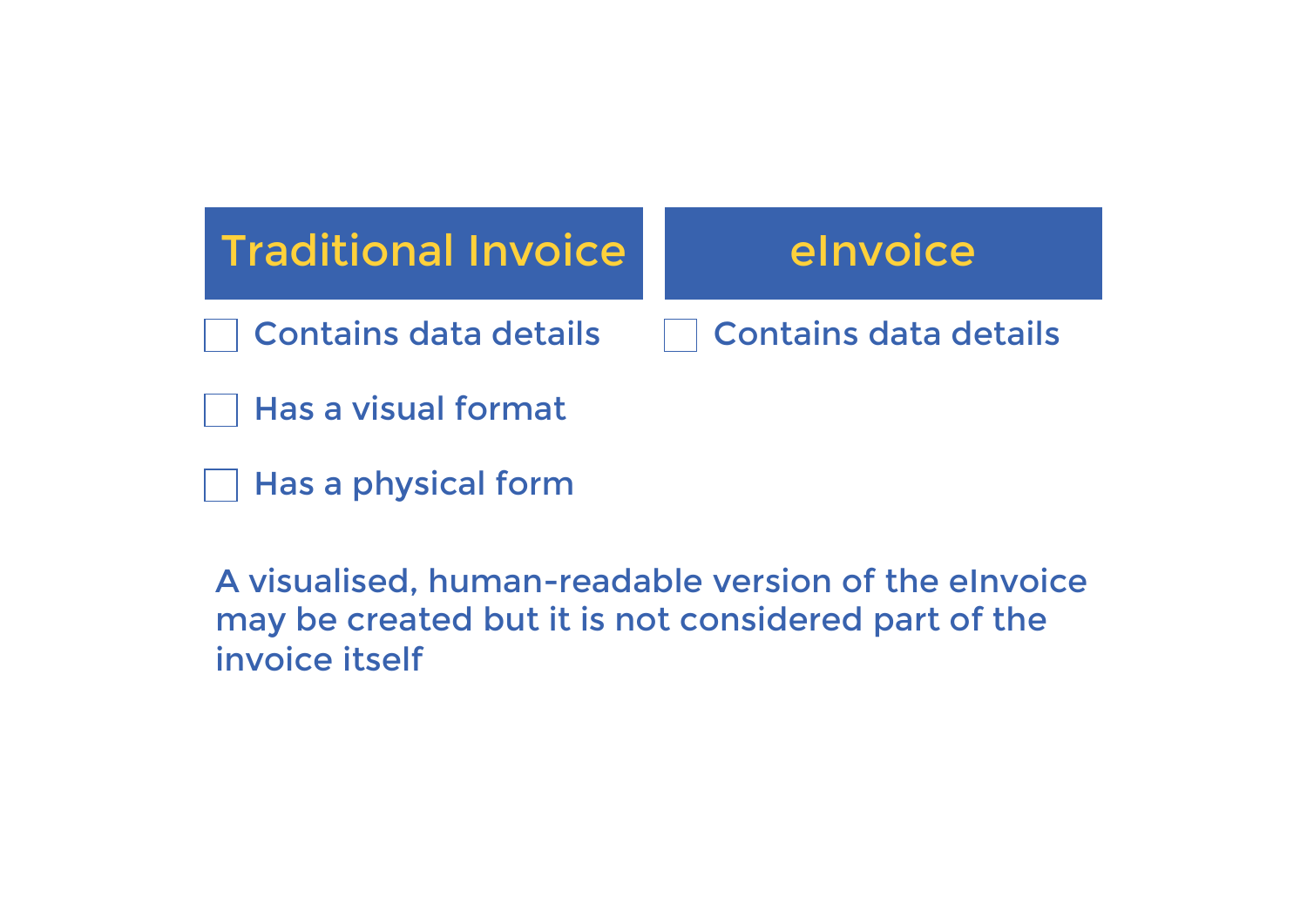### eInvoices are not:

#### Unstructured invoice data issued in PDF or Word formats

Images of invoices (JPG, TIFF)

Unstructured HTML invoices on a web page or in an email

**X** OCR (scanned paper invoices)

Paper invoices sent as images (fax)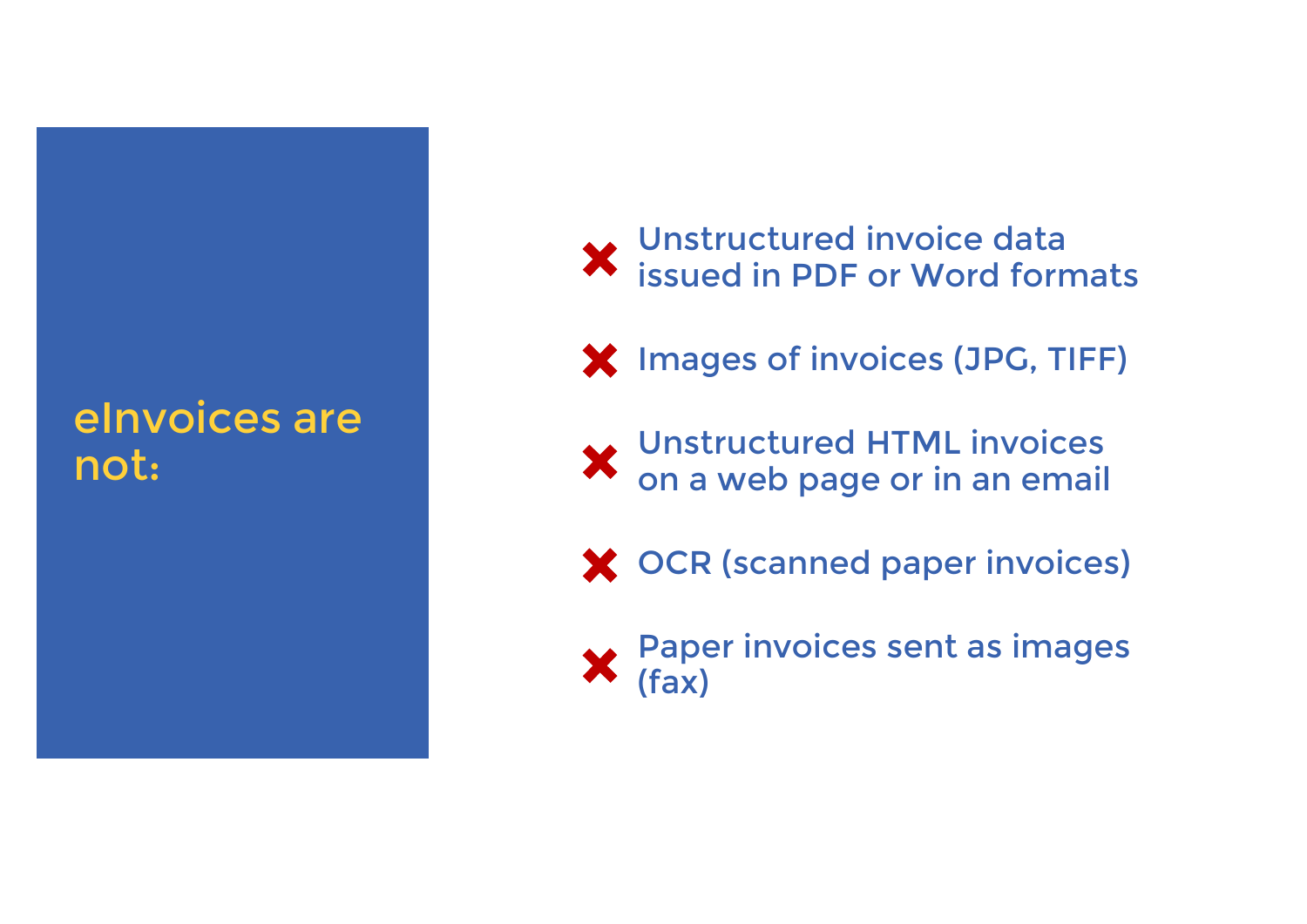### The invoice process

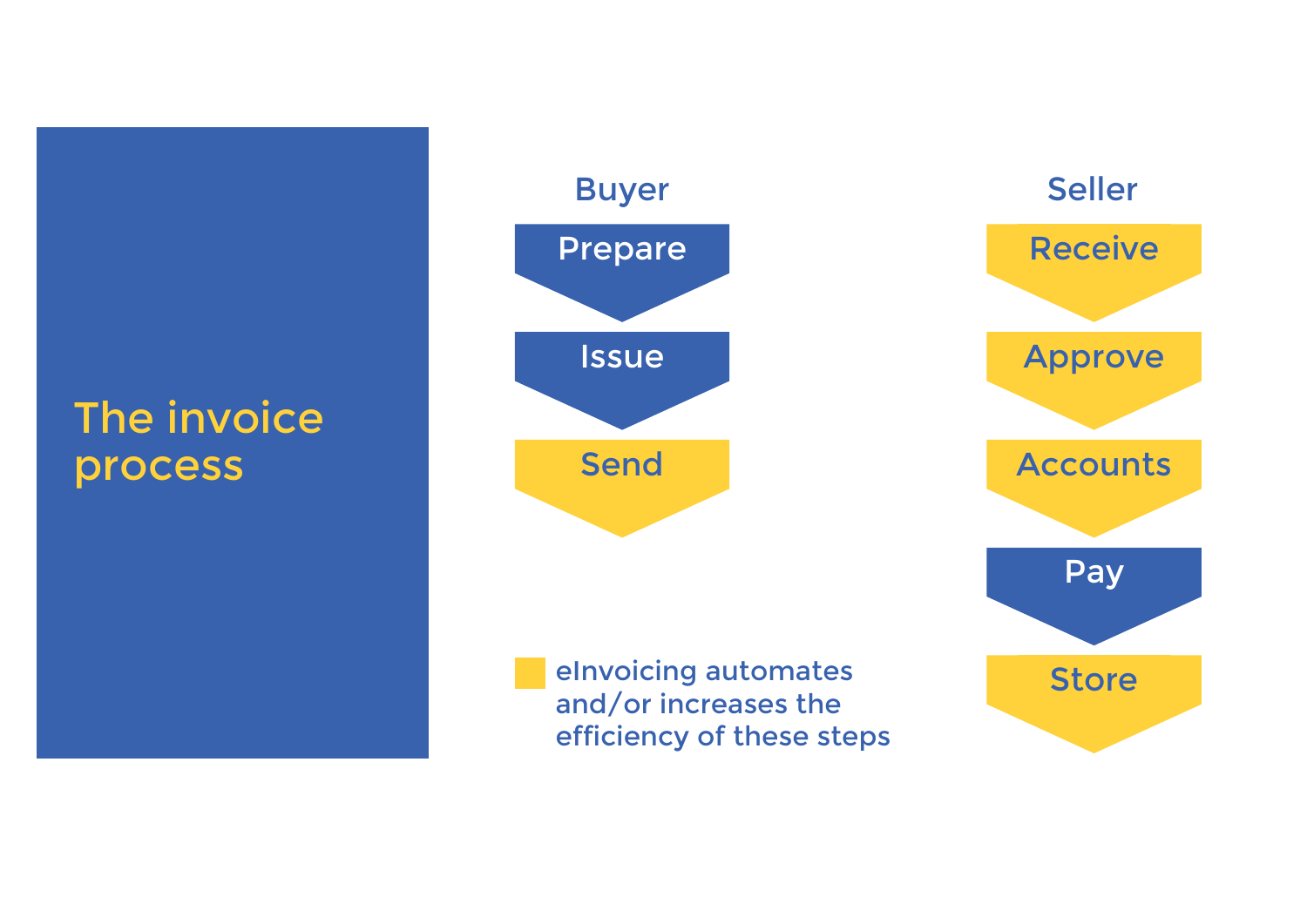### 4 Corner model

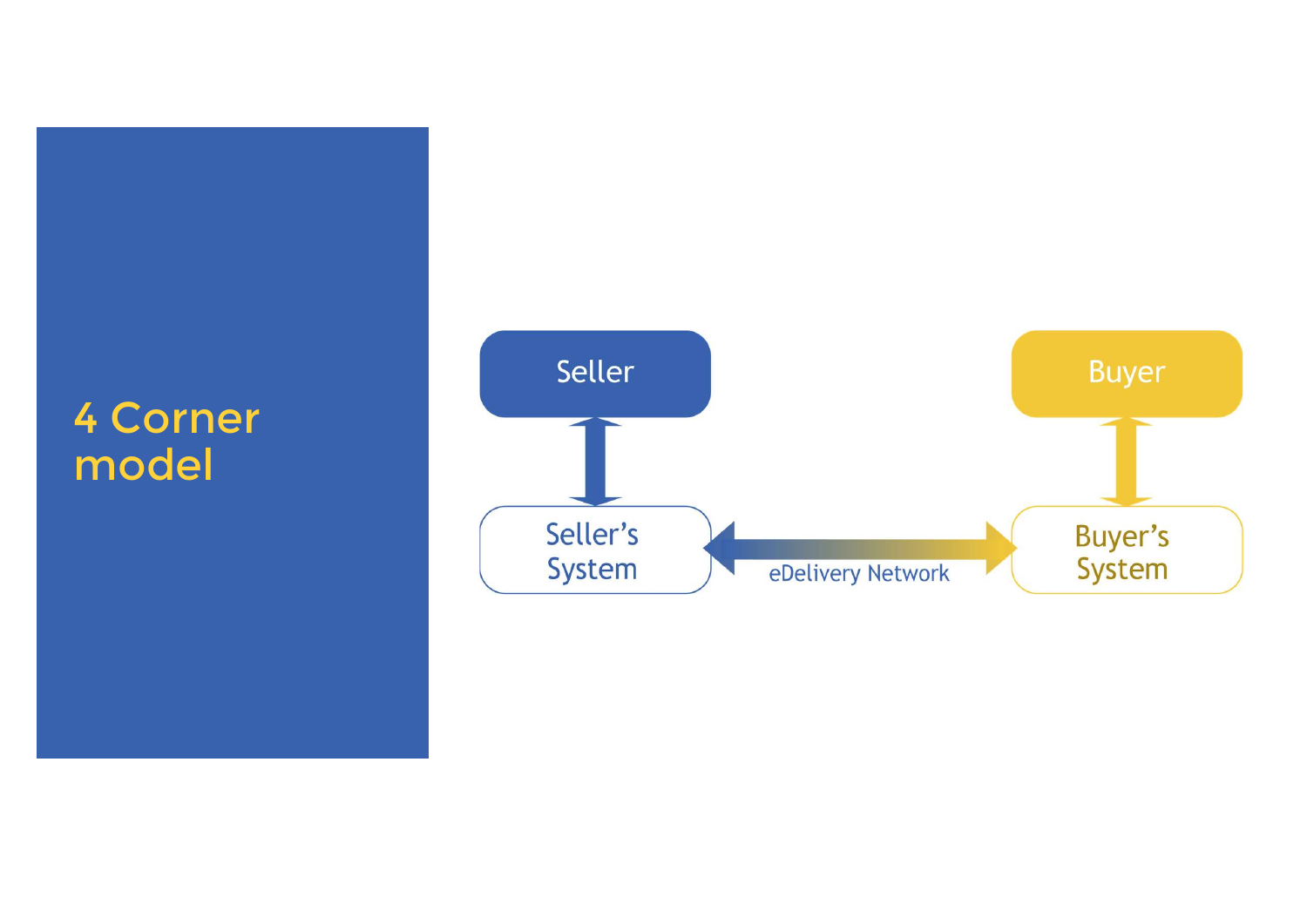### Mandatory eInvoicing

Legislation is being prepared to make B2G eInvoicing mandatory

VAT avoidance is a serious issue for the EU (€164B in 2020)

Pandemic is also driving the change to recoup monies

Public Bodies across the EU are currently eInvoice-ready. Change will happen fast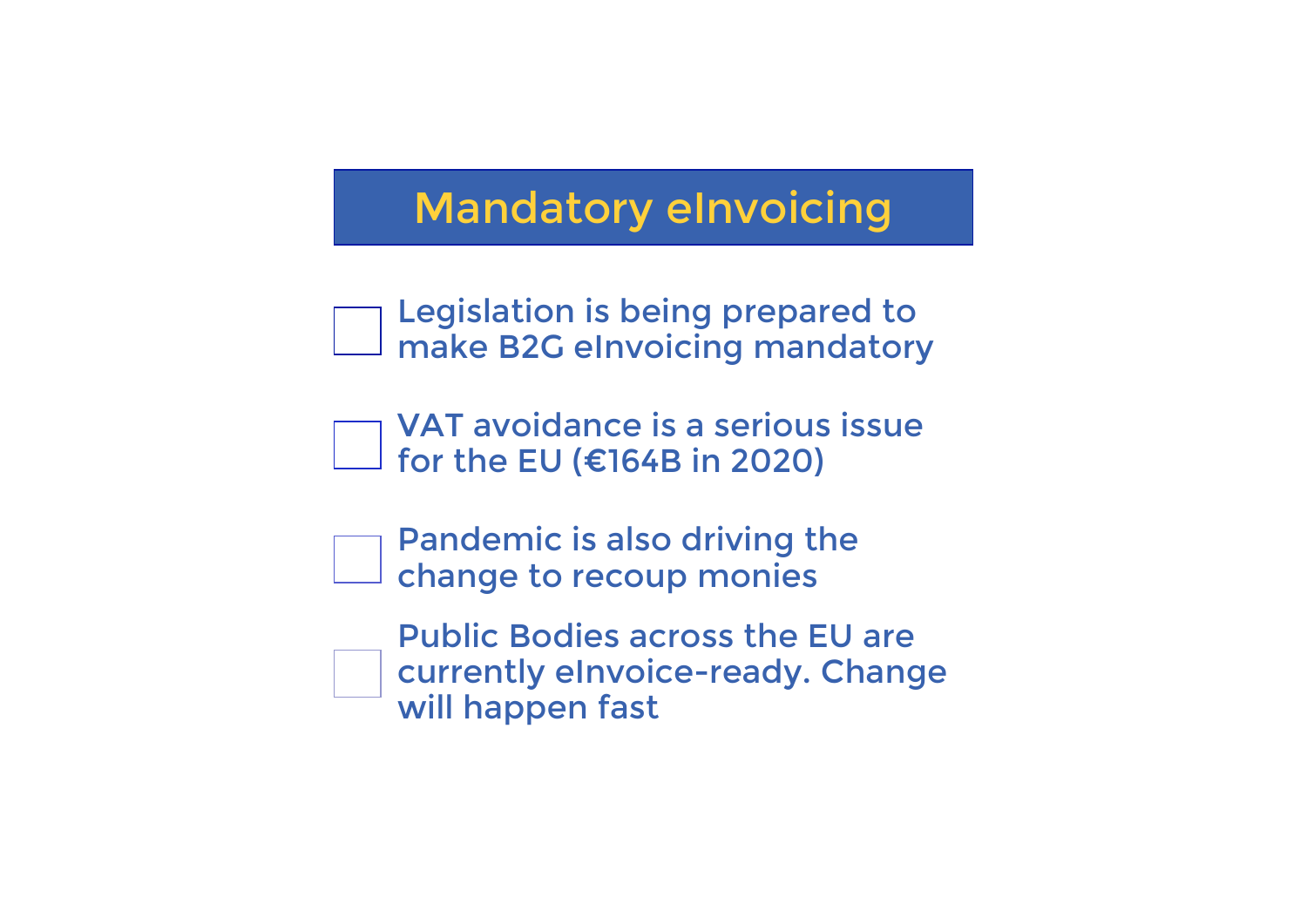### The European Standard on eInvoicing (EN 16931)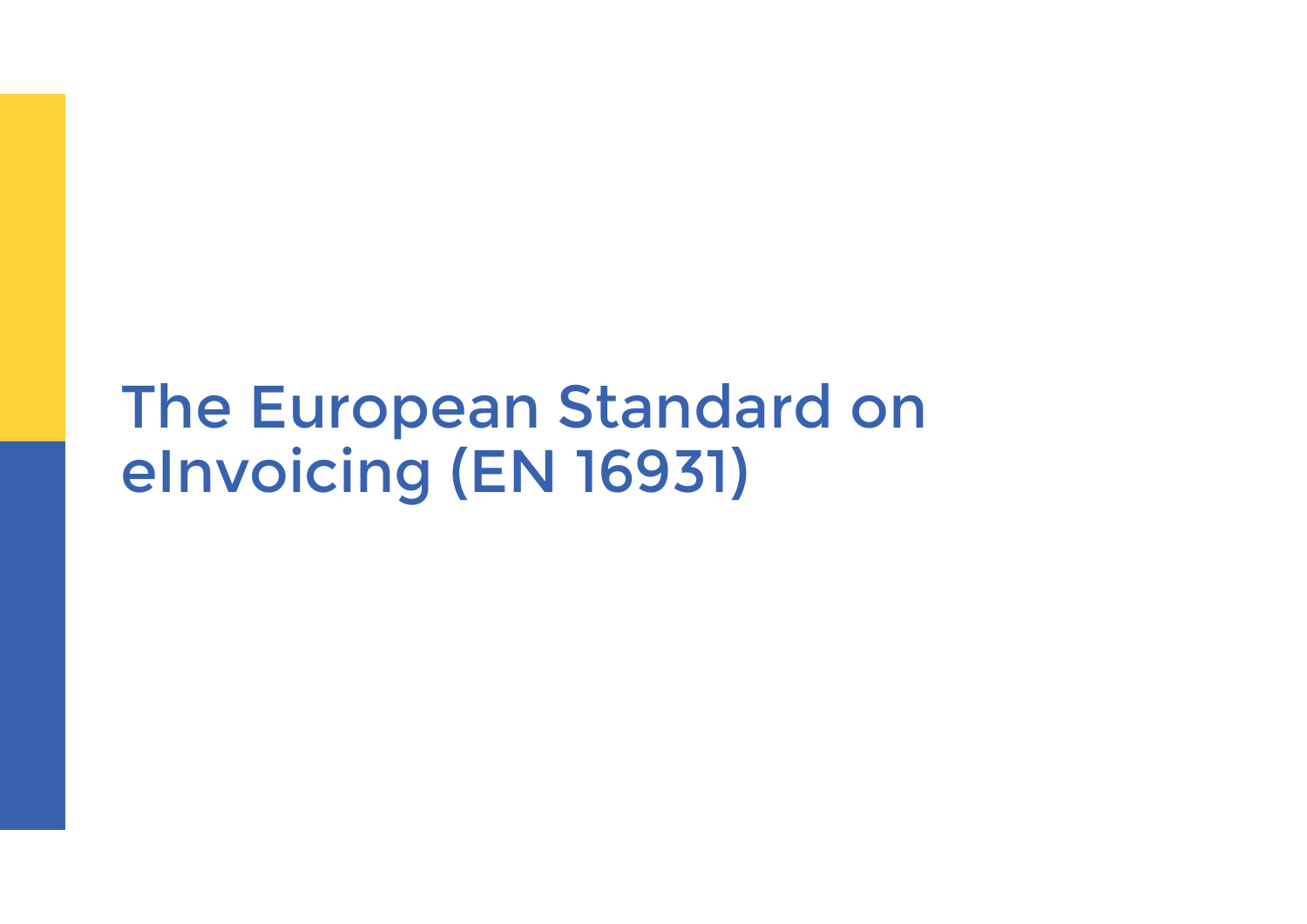### Why do we need a Standard?

 $\Box$  by using a single eInvoicing format Business can; Send invoices to many customers

Not necessary to adjust sending and/or receiving to connect with individual trading parties

Improve the efficiency and traceability of the Procurement pipeline

Connect once, connect to many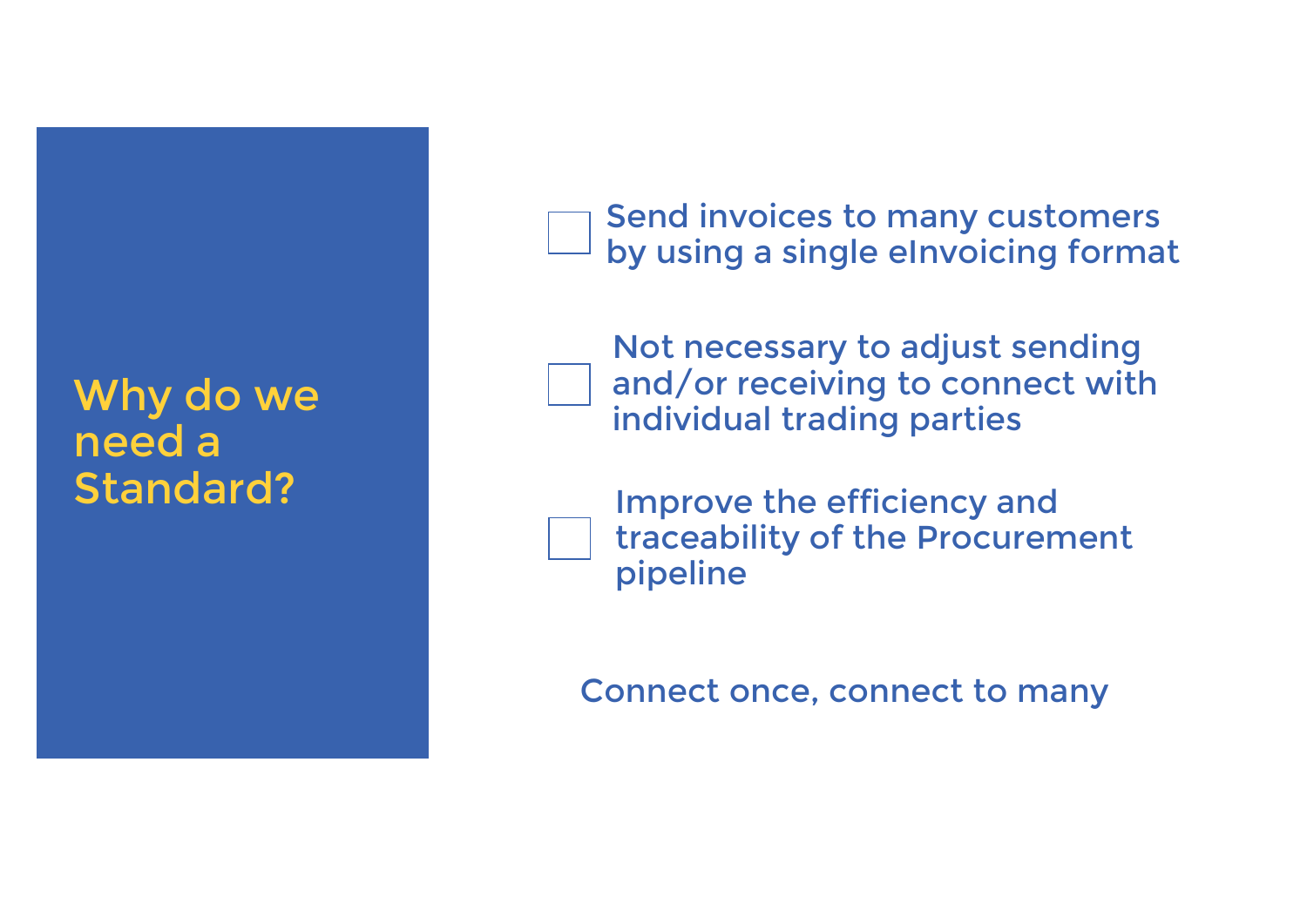

List of all business terms that may be used in a compliant invoice

Defines how those terms shall be understood and used

Defines the semantics of the core invoice data model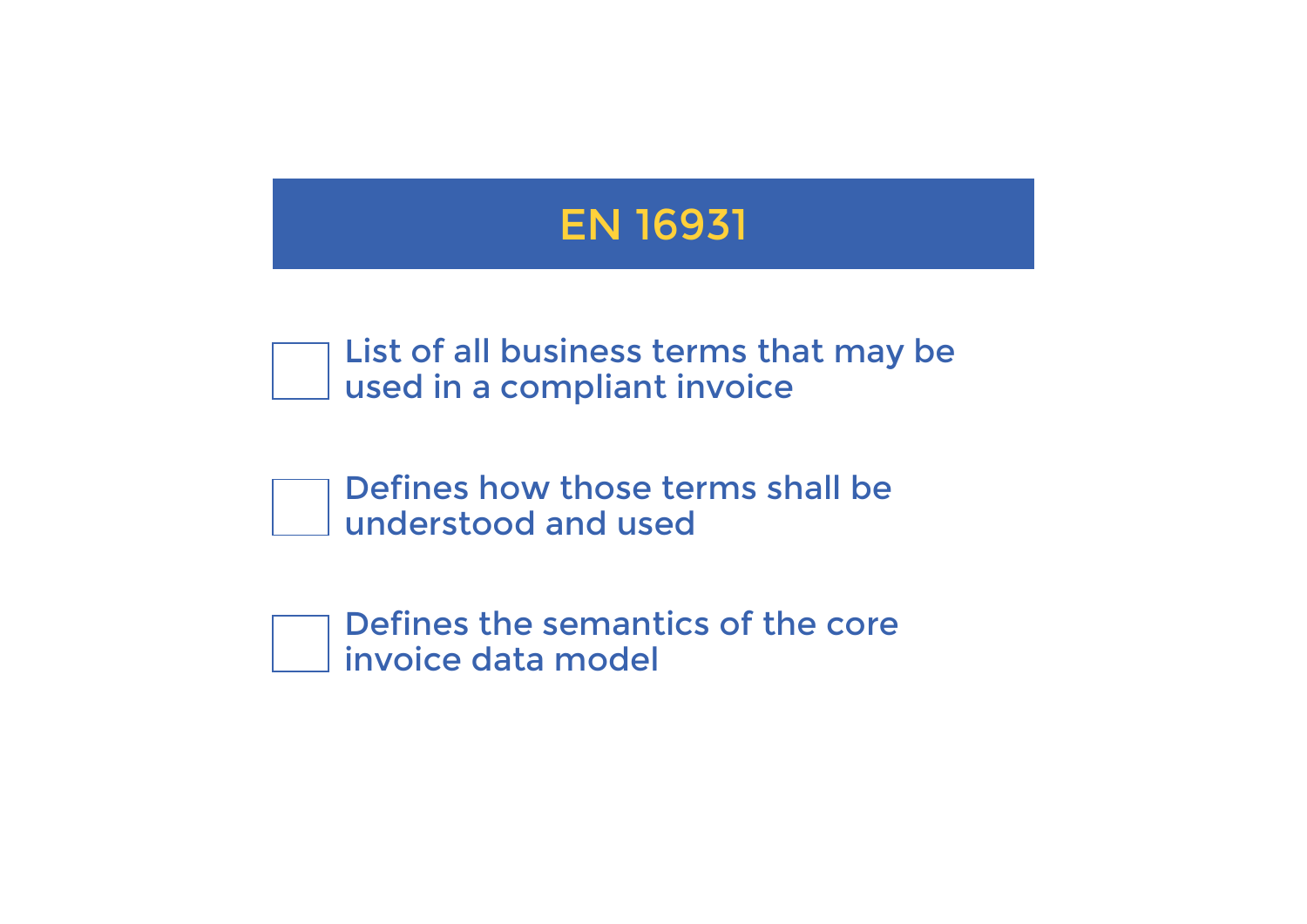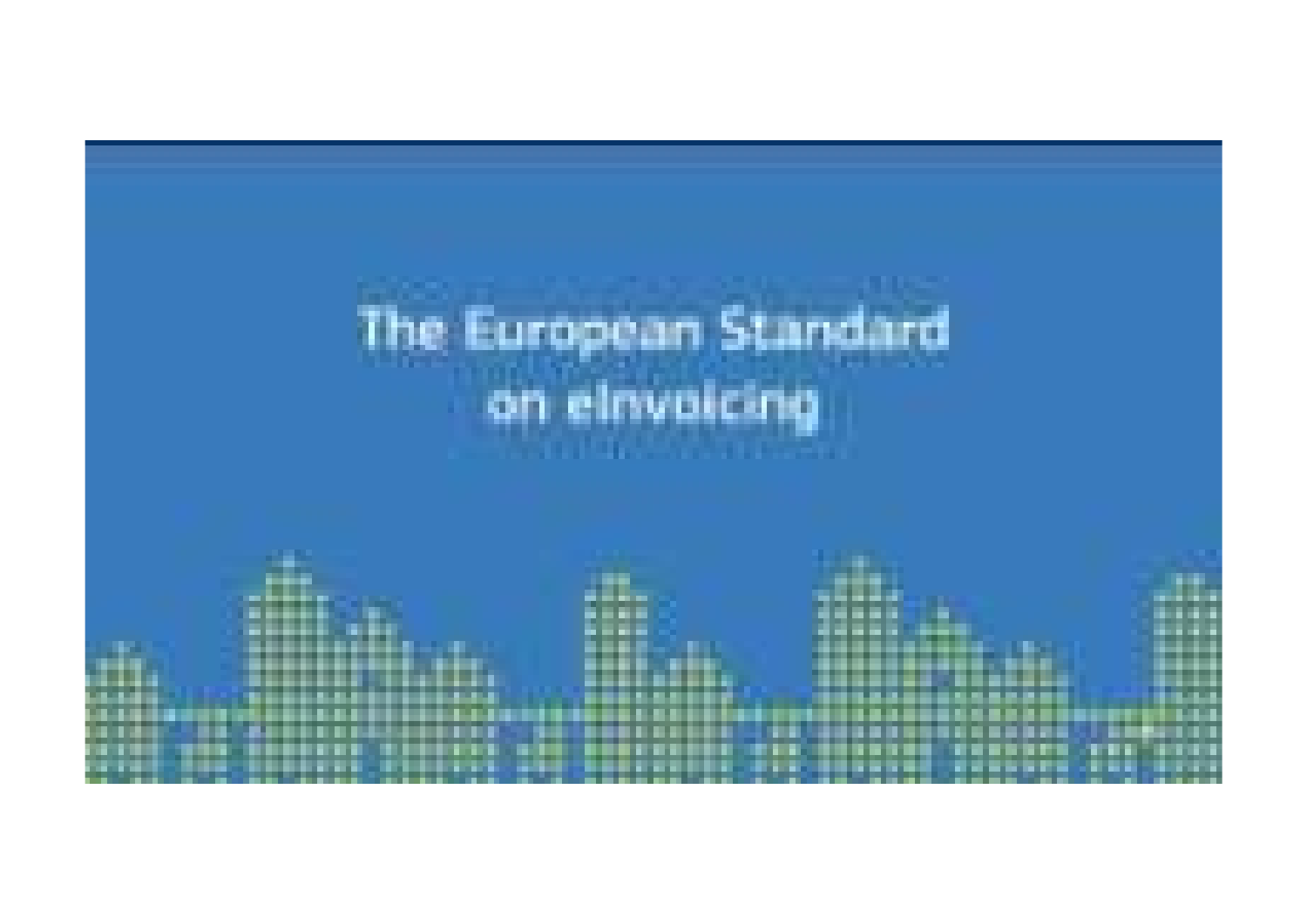#### eInvoice **Awareness**

for B2G. Legislative proposal will be put forward in 2022 eInvoicing will become mandatory

Businesses will need to prepare for eInvoicing adoption, changes will happen fast

eInvoicing is proven to be beneficial for both Seller and Buyer, especially if fully automated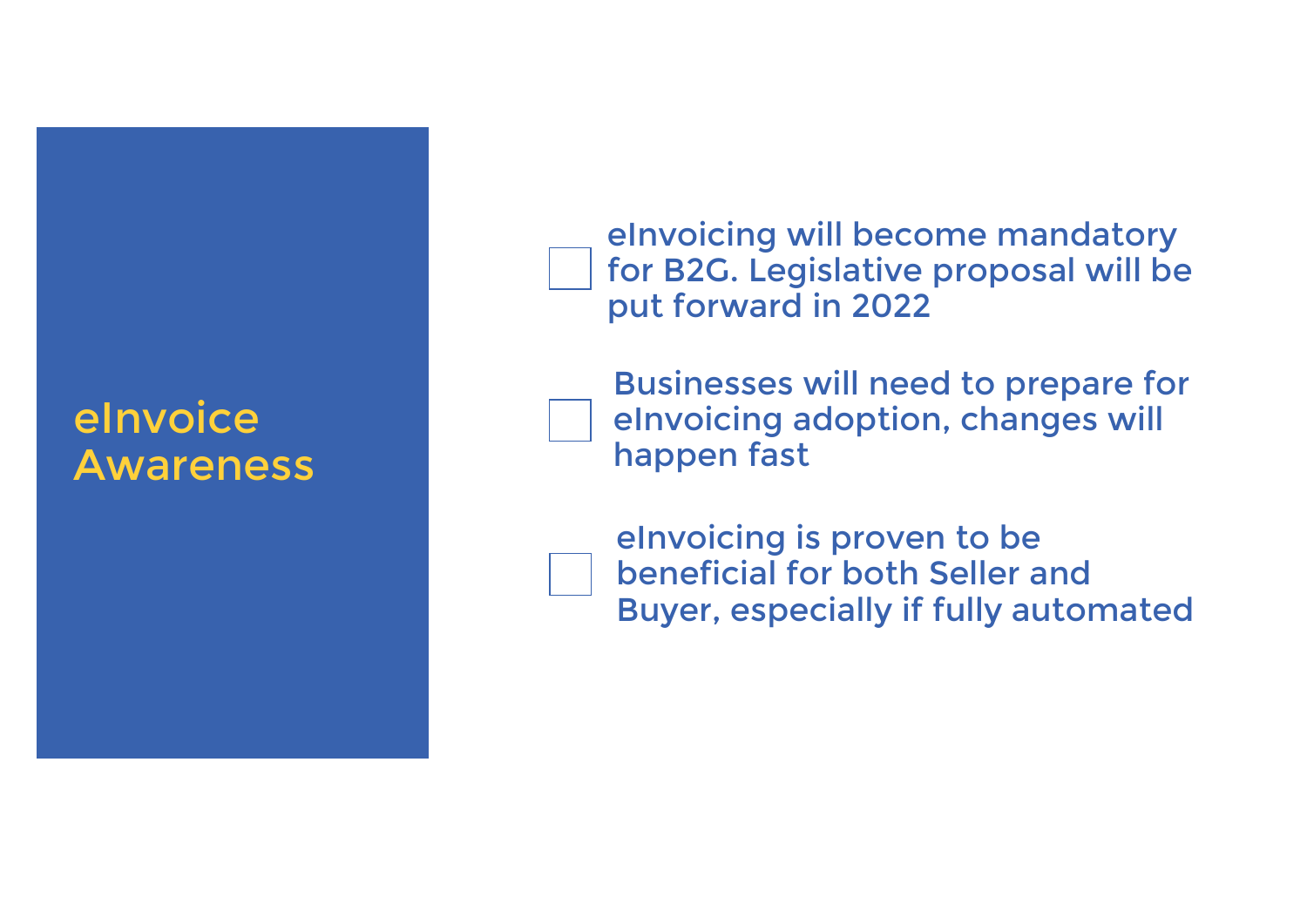### VAT **Compliance**

 $\sim$  across the EU in 2020 €164 billion VAT gap projected

VAT gap has been significantly decreased in countries that adopted eInvoicing

eInvoices provide a reliable audit trail and can be automatically processed by an AR system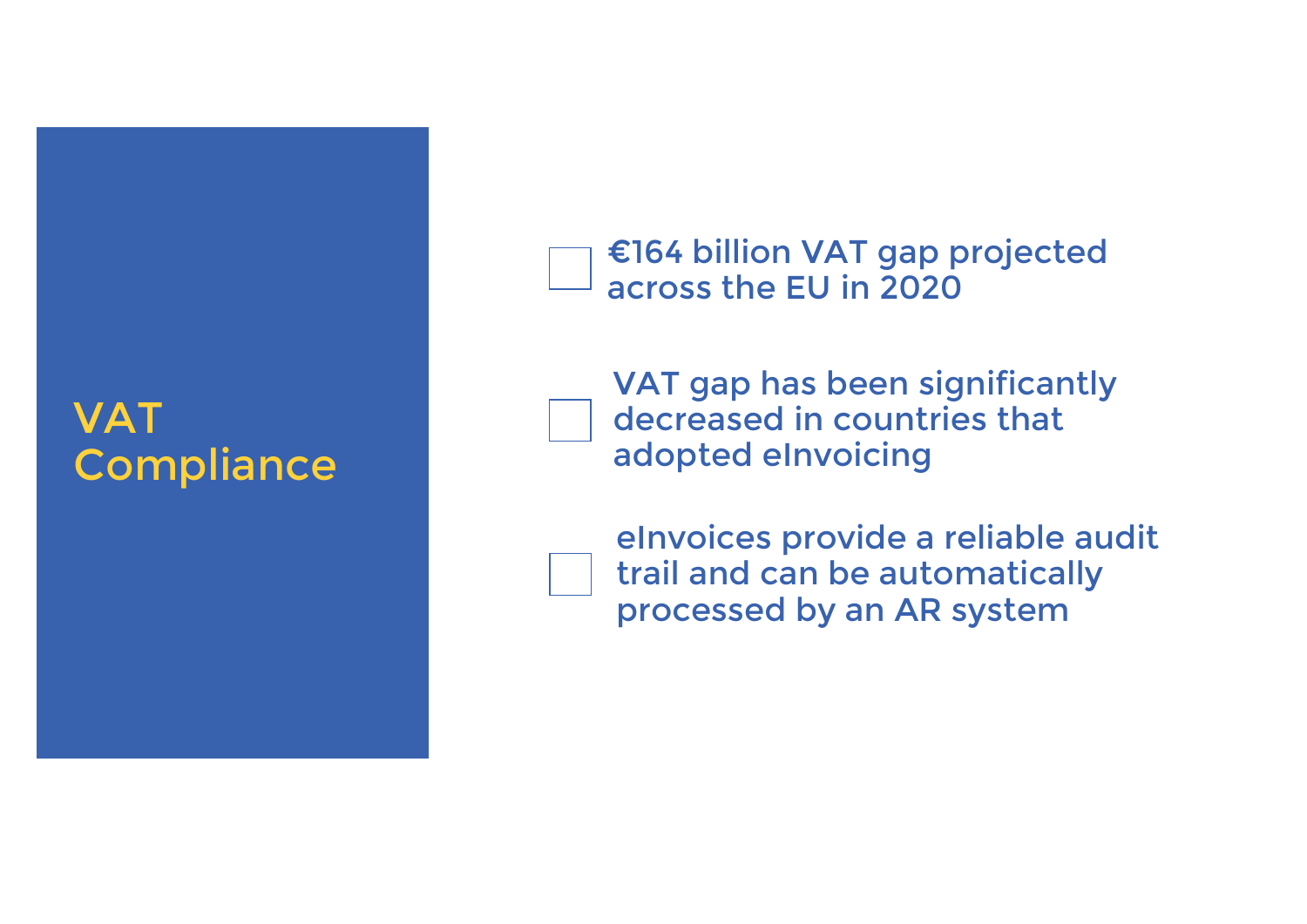# Country factsheets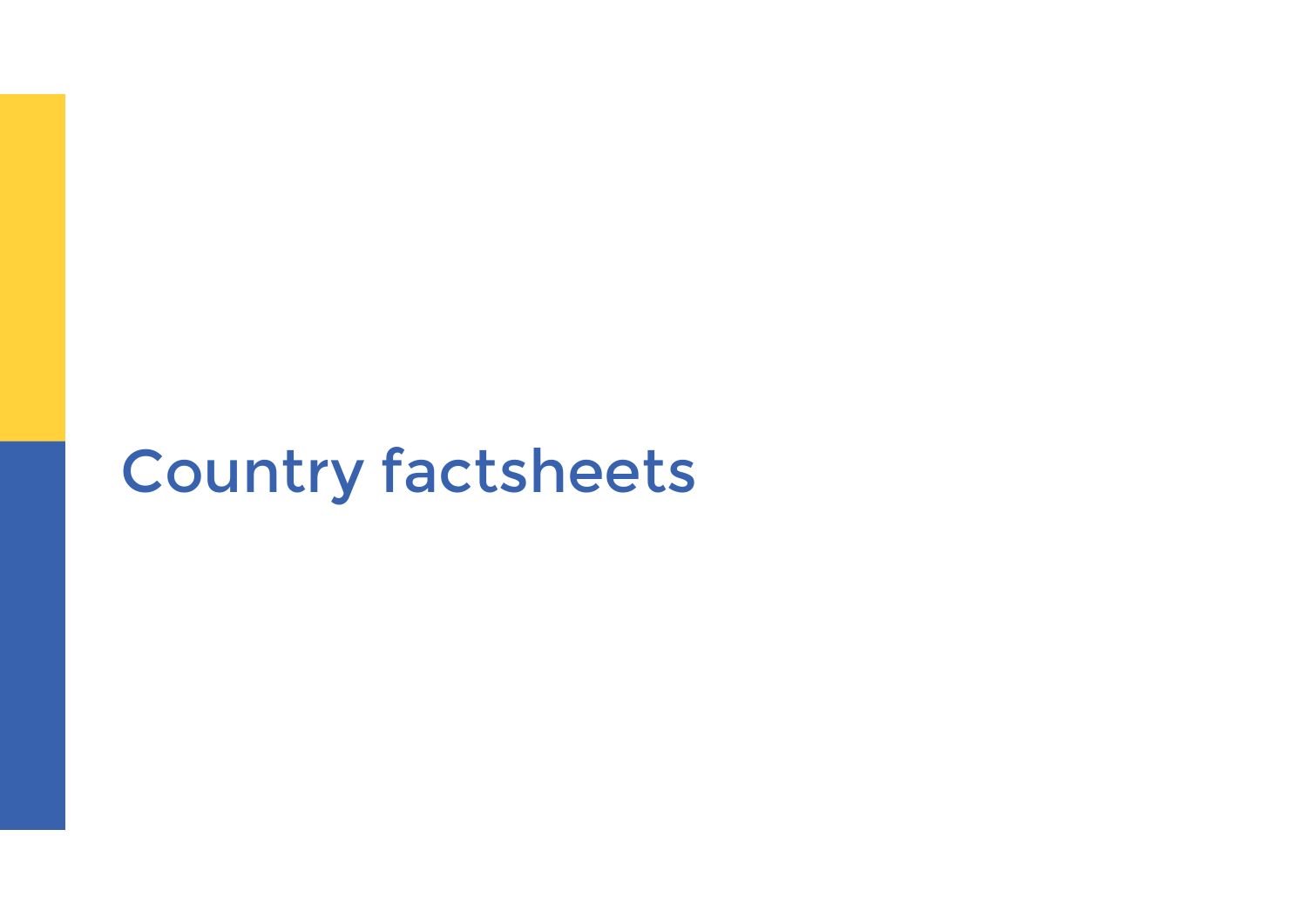



Soon to be mandatory for B2G, all Central and Sub-Central depts are eInvoice-ready

Ireland's eInvoicing factsheet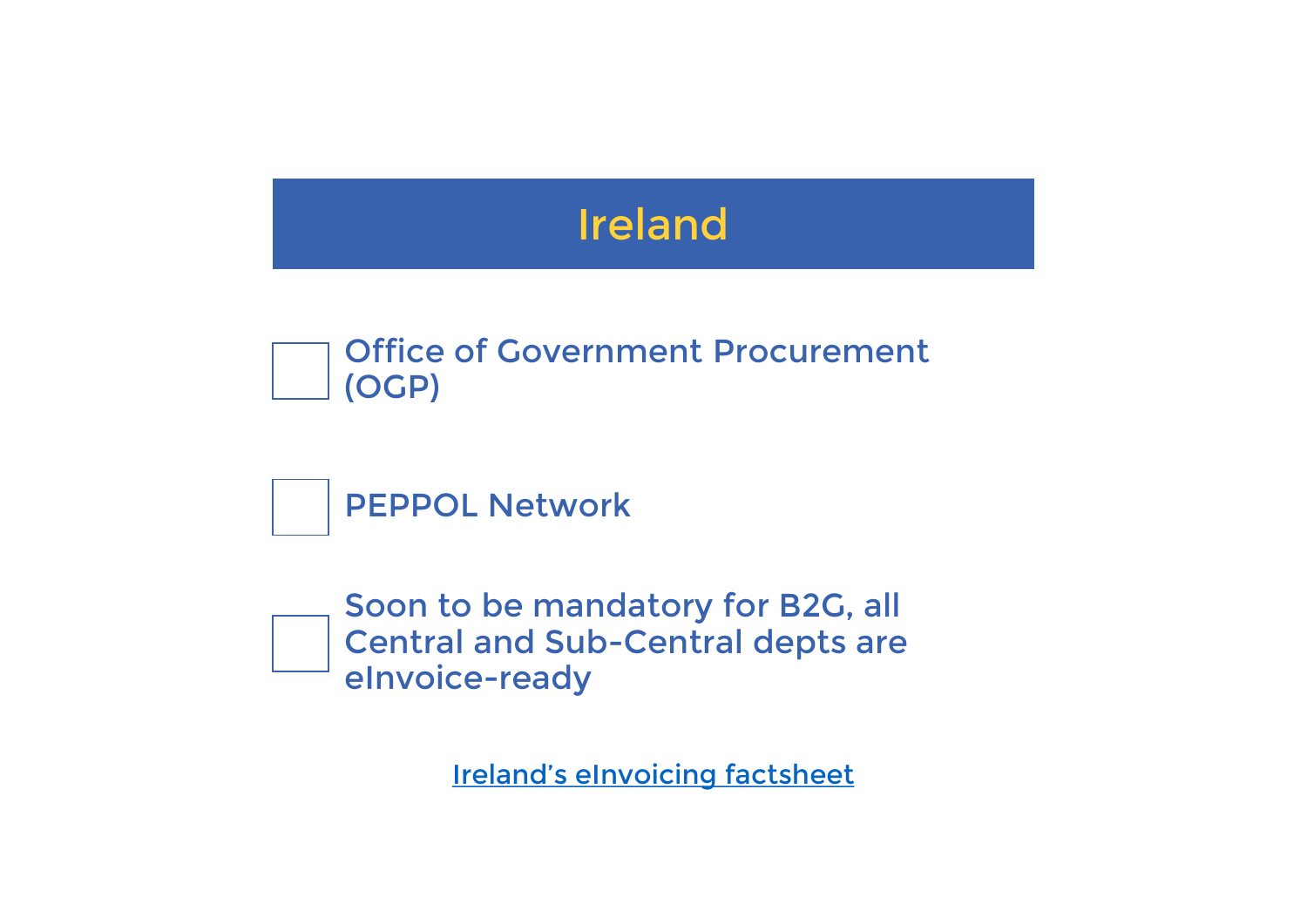### Italy

Ministry of Economy and Finances, supported by the Revenue Agency

Exchange system (Sistema di Interscambio)

B2G mandatory since 2014

B2B and B2C mandatory since 2019 for turnovers greater than €65K

Italy's eInvoicing factsheet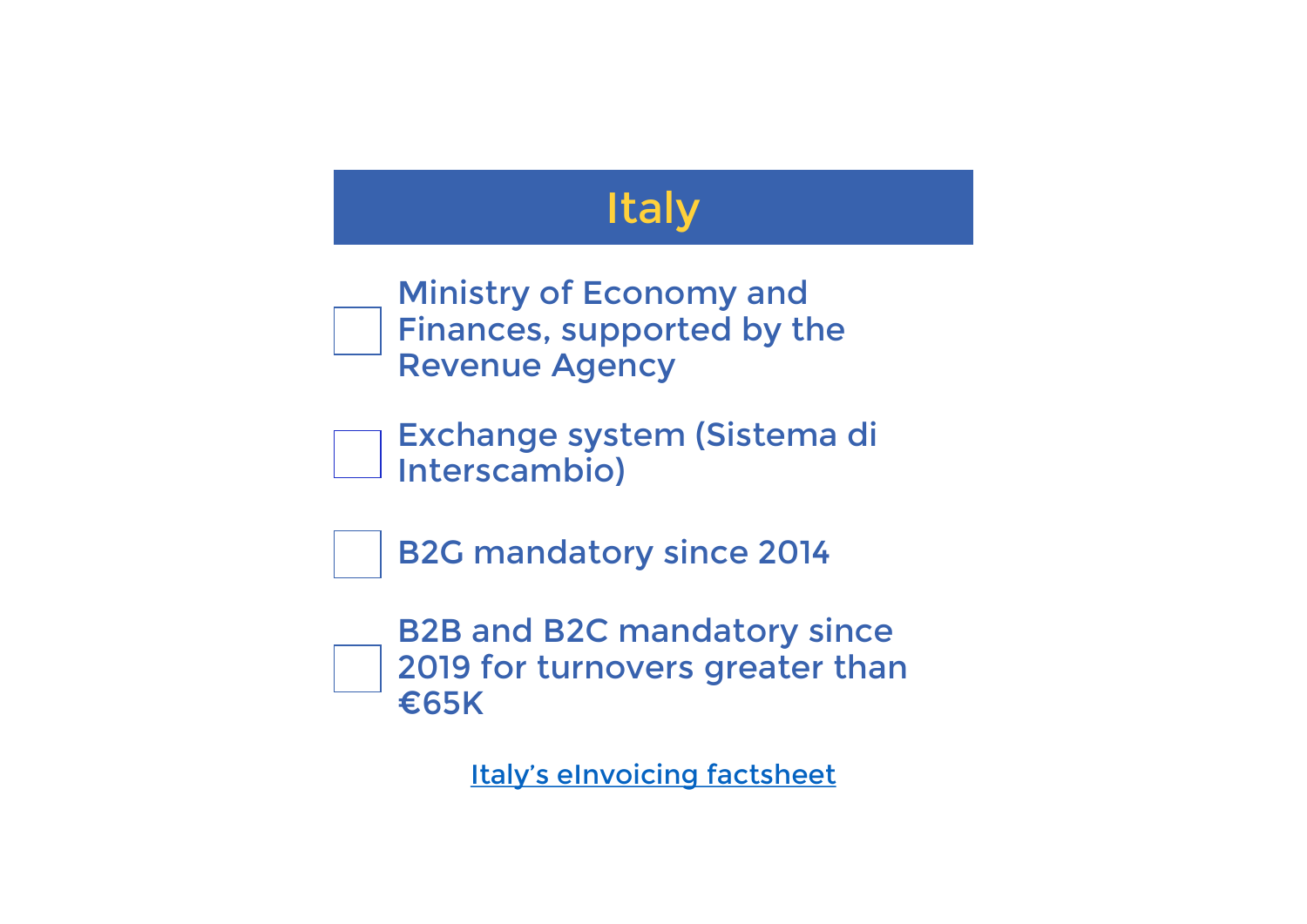

Ministry for the Economy and Finance, Agency for State Financial Information



B2G mandatory, B2B to be phased in by 2024

France's eInvoicing factsheet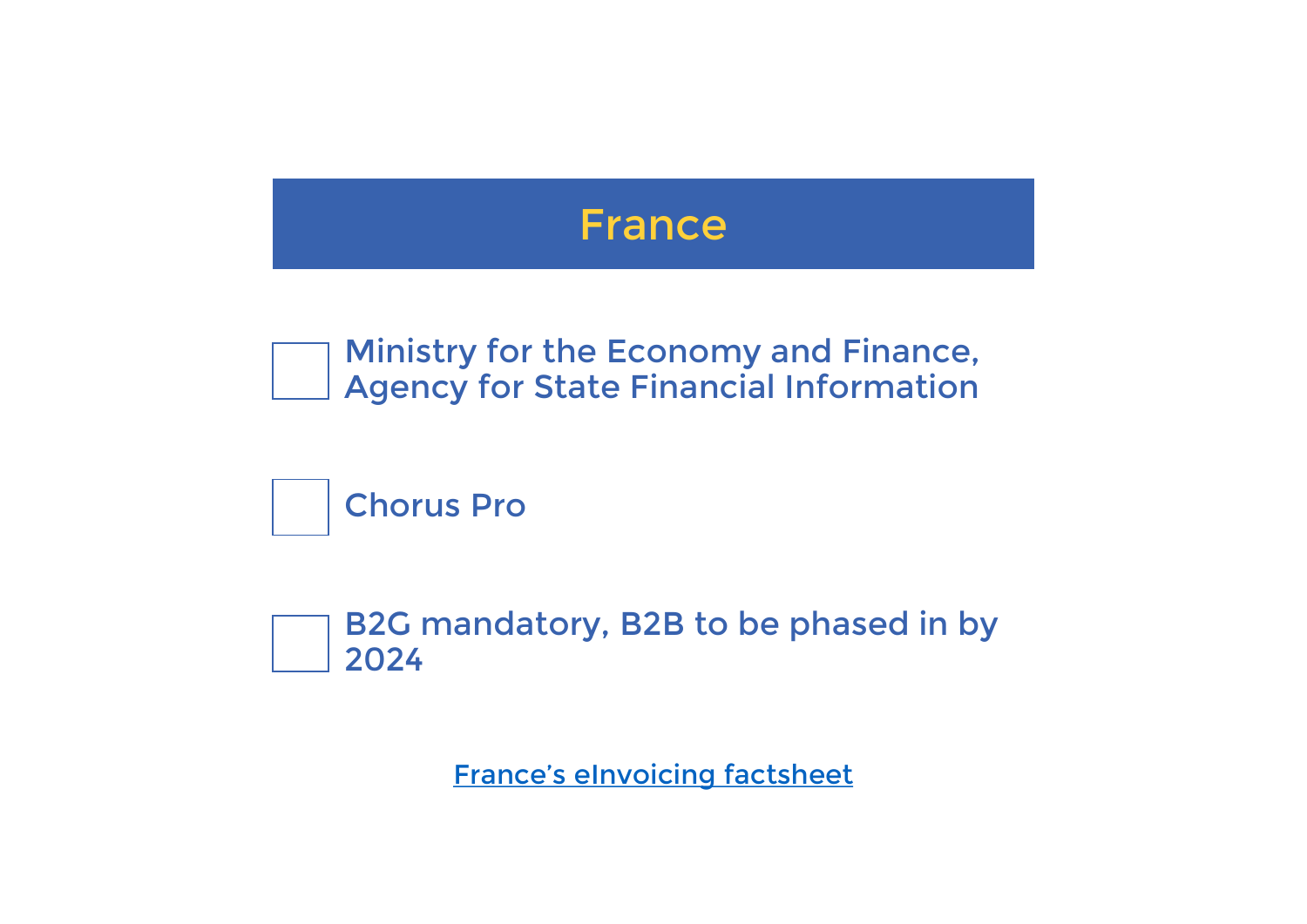

B2G voluntary for now (Extension to Core is being prepared), announced in 2020 intentions to make B2B mandatory

Poland's eInvoicing factsheet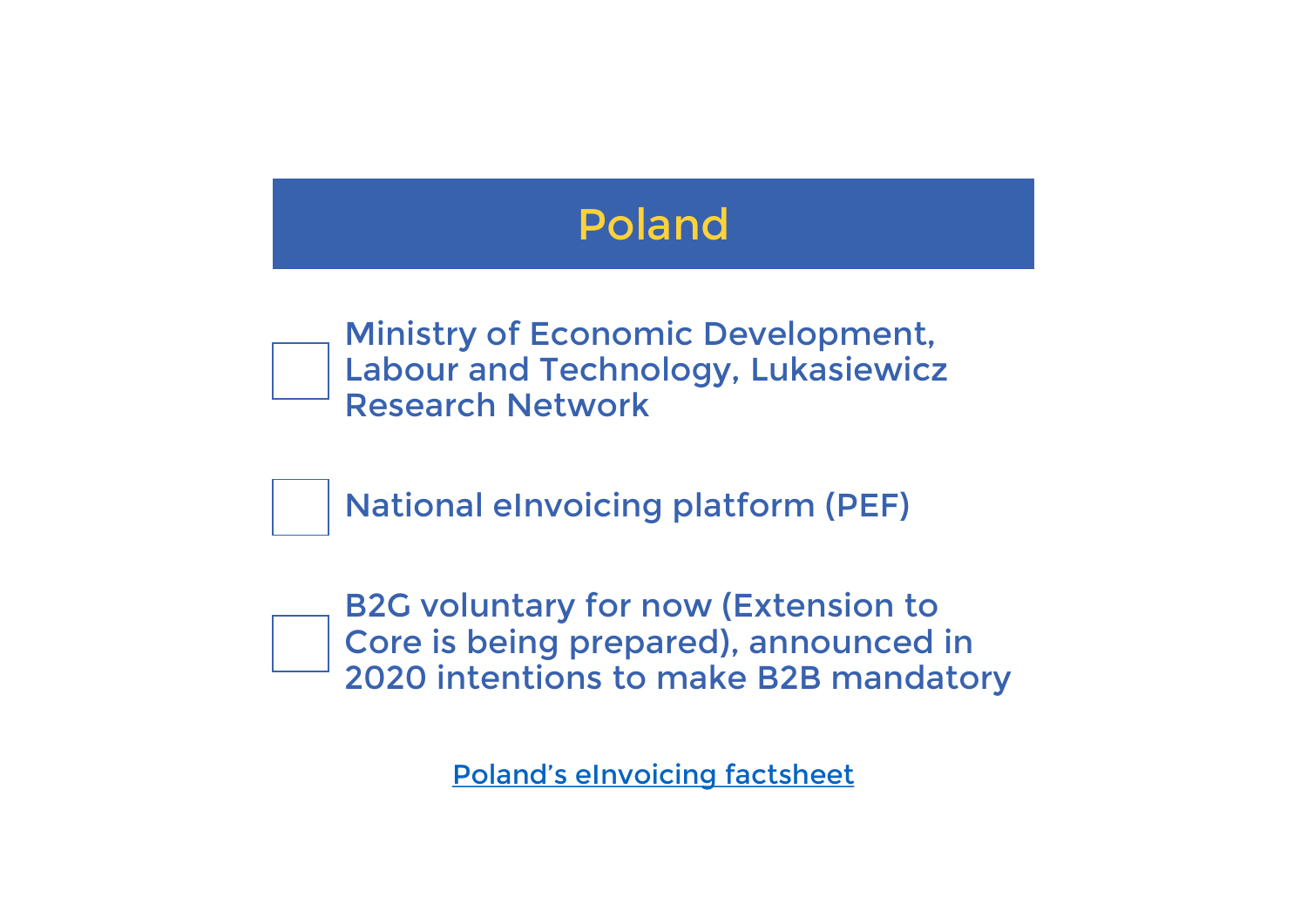

Ministry of Economic Affairs and Digital Transformation, Ministry of Finance

FACe, single eInvoicing entry point

B2G mandatory since 2015, B2B within the next few years

Spain's eInvoicing factsheet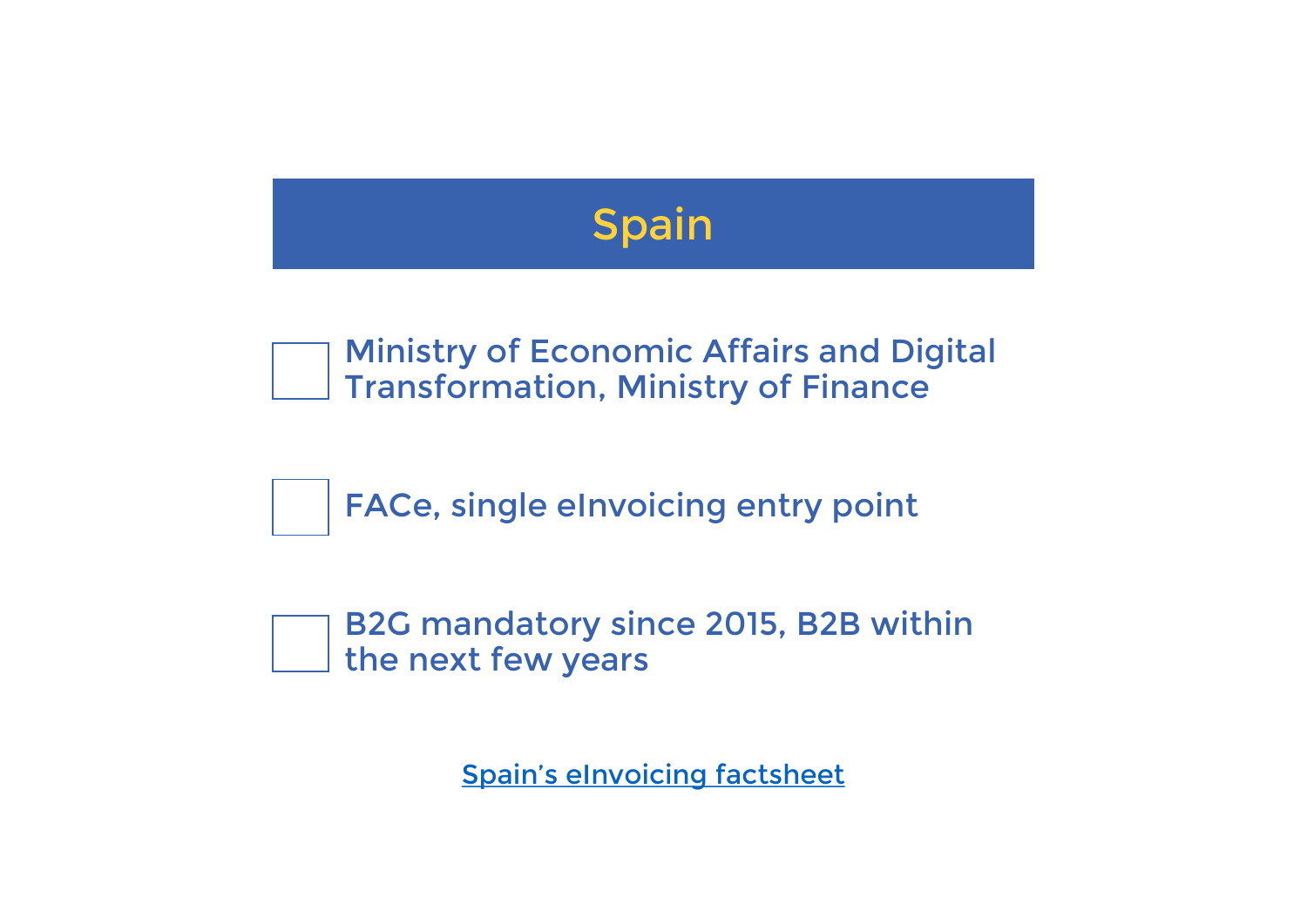

B2G mandatory since 2020, B2B proposal put forward in 2021 to examine the potential of making it mandatory

Germany's eInvoicing factsheet